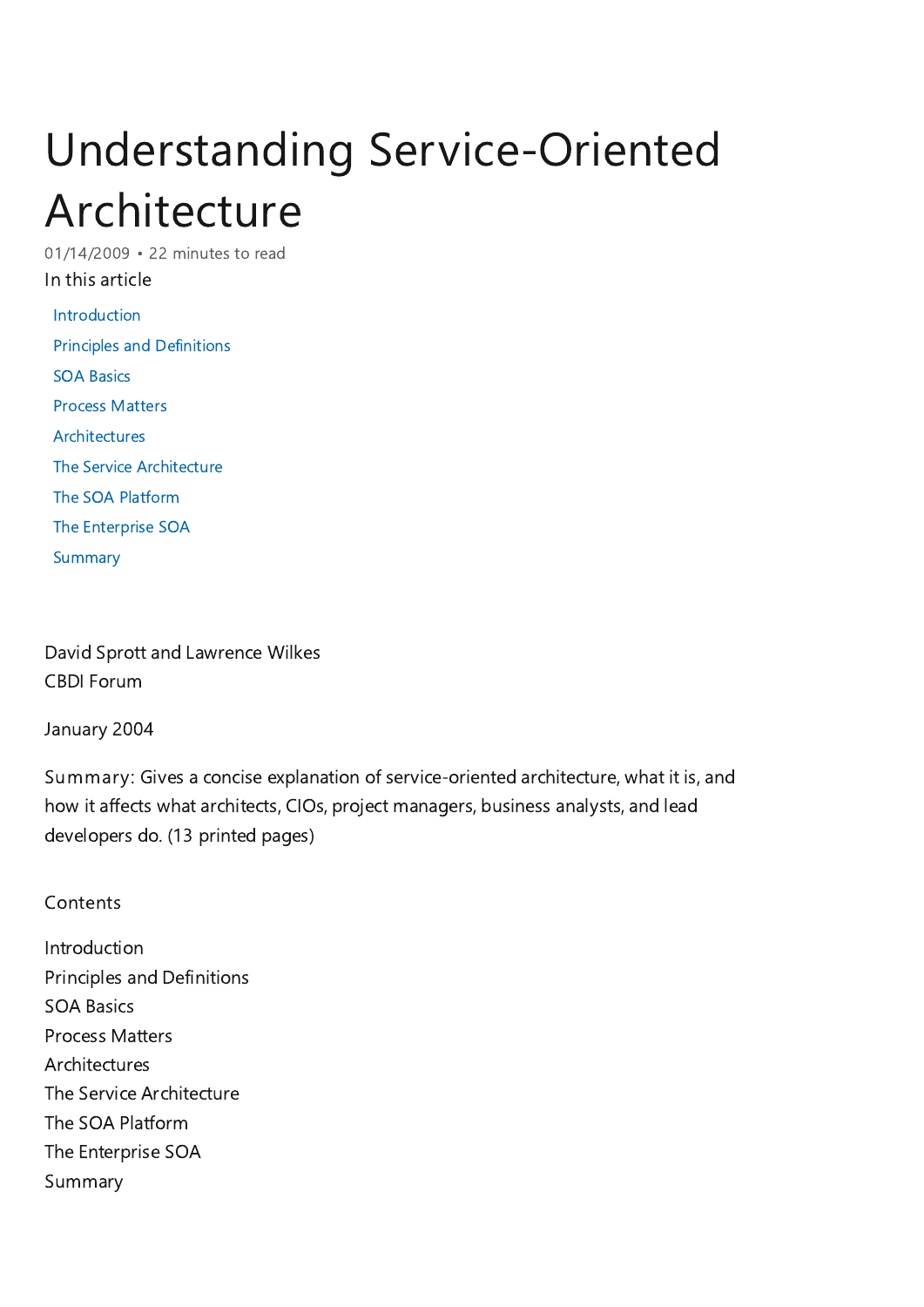### <span id="page-1-0"></span>Introduction

It seems probable that eventually most software capabilities will be delivered and consumed as services. Of course they may be implemented as tightly coupled systems, but the point of usage—to the portal, to the device, to another endpoint, and so on, will use a service-based interface. We have seen the comment that architects and designers need to be cautious to avoid everything becoming a service. We think this is incorrect and muddled thinking. It might be valid right now given the maturity of Web Service protocols and technology to question whether everything is implemented using Web services, but that doesn't detract from the need to design everything from a service perspective. The service is the major construct for publishing and should be used at the point of each significant interface. service-oriented architecture allows us to manage the usage (delivery, acquisition, consumption, and so on) in terms of, and in sets of, related services. This will have big implications for how we manage the software life cycle—right from specification of requirements as services, design of services, acquisition and outsourcing as services, asset management of services, and so on.

Over time, the level of abstraction at which functionality is specified, published and or consumed has gradually become higher and higher. We have progressed from modules, to objects, to components, and now to services. However in many respects the naming of SOA is unfortunate. Whilst SOA is of course about architecture, it is impossible to constrain the discussion to architecture, because matters such as business design and the delivery process are also important considerations. A more useful nomenclature might be Service Orientation (or SO). There are actually a number of parallels with object orientation (or OO) and component-based development (CBD):

- Like objects and components, services represent natural building blocks that allow us to organize capabilities in ways that are familiar to us.
- Similarly to objects and components, a service is a fundamental building block that
	- . Combines information and behaviour.
	- . Hides the internal workings from outside intrusion.
	- . Presents a relatively simple interface to the rest of the organism.
- Where objects use abstract data types and data abstraction, services can provide a similar level of adaptability through aspect or context orientation.
- Where objects and components can be organized in class or service hierarchies with inherited behaviour, services can be published and consumed singly or as hierarchies and or collaborations.

For many organizations, the logical starting place for investigating service-oriented architecture is the consideration of Web services. However Web services are not inherently service oriented. A Web service merely exposes a capability that conforms to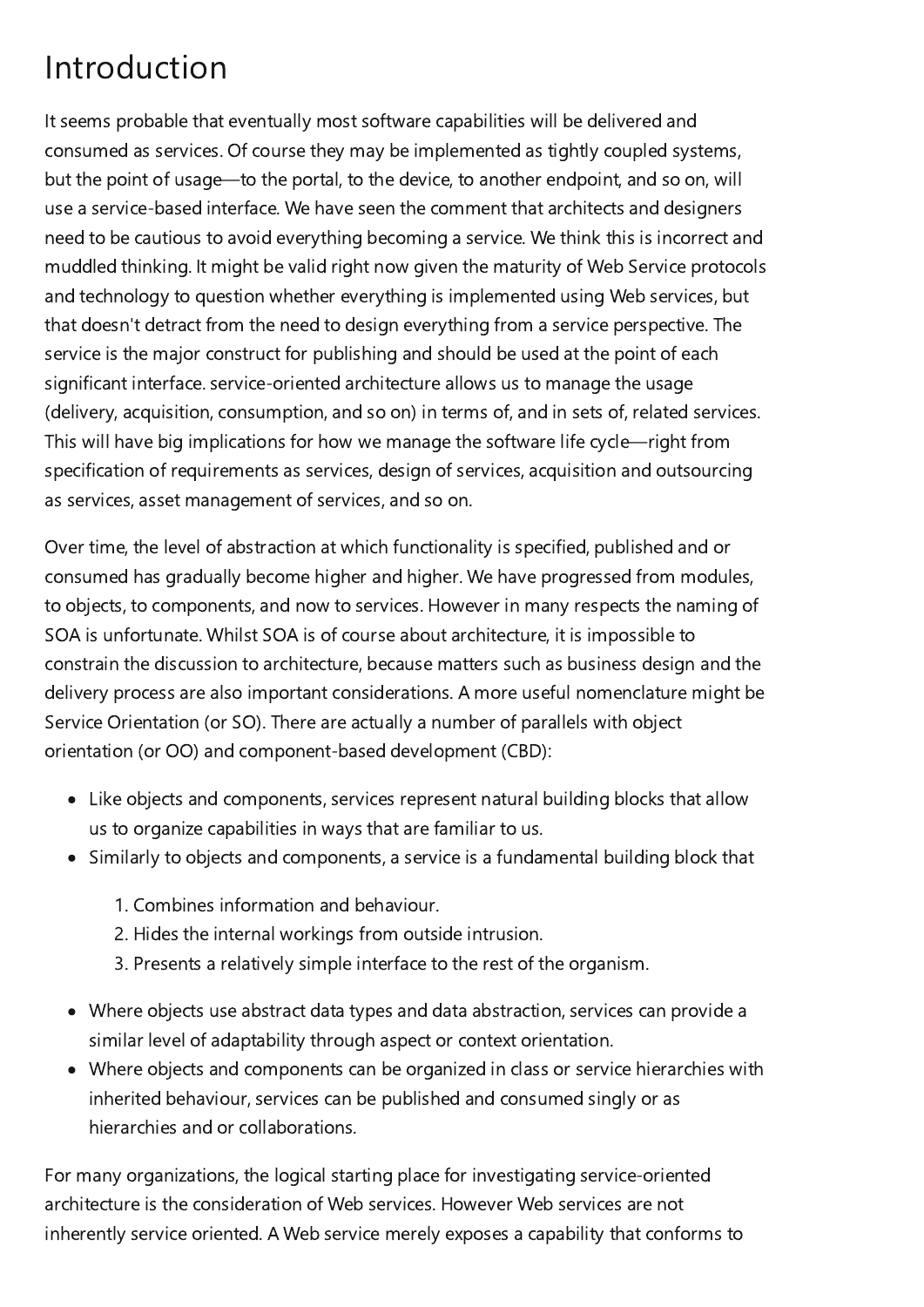Web services protocols. In this article we will identify the characteristics of a well formed service, and provide guidance for architects and designers on how to deliver service oriented applications.

# <span id="page-2-0"></span>Principles and Definitions

Looking around we see the term or acronym SOA becoming widely used, but there's not a lot of precision in the way that it's used. The World Wide Web Consortium (W3C) for example refers to SOA as 'A set of components which can be invoked, and whose interface descriptions can be published and discovered'. We see similar definitions being used elsewhere; it's a very technical perspective in which architecture is considered a technical implementation. This is odd, because the term architecture is more generally used to describe a style or set of practices—for example the style in which something is designed and constructed, for example Georgian buildings, Art Nouveau decoration or a garden by Sir Edwin Lutyens and Gertrude Jekyll .

CBDI believes a wider definition of service-oriented architecture is required. In order to reach this definition, let's start with some existing definitions, and compare some W3C offerings with CBDI recommendations. We'll begin by looking at definitions of basic Service concepts.

#### Service

- A Component capable of performing a task. A WSDL service: A collection of end points (W3C).
- A type of capability described using WSDL (CBDI).

#### A Service Definition

A vehicle by which a consumer's need or want is satisfied according to a negotiated contract (implied or explicit) which includes Service Agreement, Function Offered and so on (CBDI).

#### A Service Fulfillment

An instance of a capability execution (CBDI).

#### Web service

A software system designed to support interoperable machine-to-machine interaction over a network. It has an interface described in a format that machines can process (specifically WSDL). Other systems interact with the Web service in a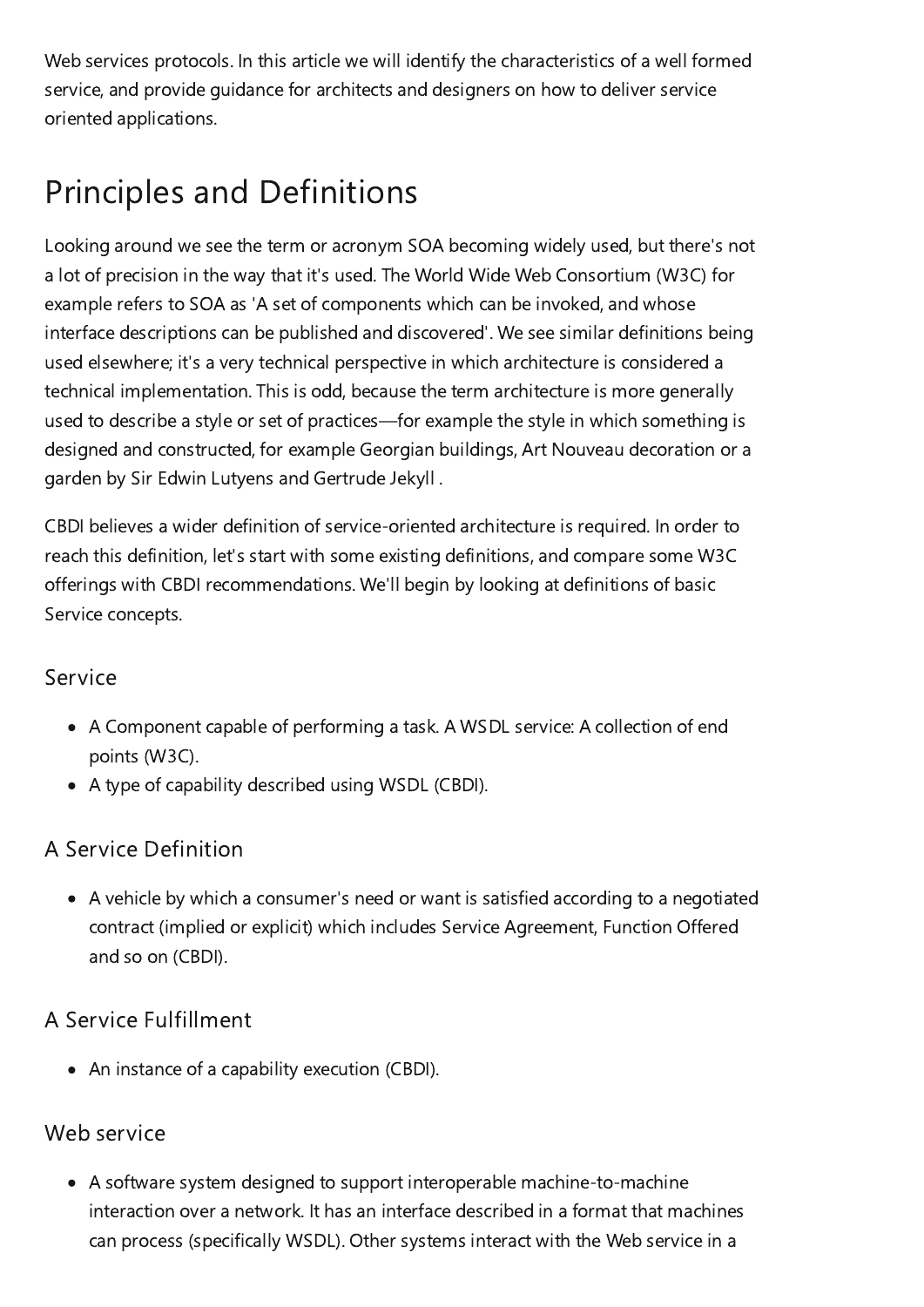manner prescribed by its description using SOAP messages, typically conveyed using HTTP with XML serialization in conjunction with other Web-related standards (W3C).

A programmatic interface to a capability that is in conformance with WSnn protocols (CBDI).

From these definitions, it will be clear that the W3C have adopted a somewhat narrower approach to defining services and other related artefacts than CBDI. CBDI differs slightly insofar as not all Services are Components, nor do they all perform a task. Also CBDI recommends it is useful to manage the type, definition and fulfilment as separate items. However it is in the definition of SOA that CBDI really parts company with the W3C.

#### Service-Oriented Architecture:

A set of components which can be invoked, and whose interface descriptions can be published and discovered (W3C).

CBDI rejects this definition on two counts: First the components (or implementations) will often not be a set. Second the W3C definition of architecture only considers the implemented and deployed components, rather than the science, art or practice of building the architecture. CBDI recommends SOA is more usefully defined as:

The policies, practices, frameworks that enable application functionality to be provided and consumed as sets of services published at a granularity relevant to the service consumer. Services can be invoked, published and discovered, and are abstracted away from the implementation using a single, standards-based form of interface. (CBDI)

CBDI defines SOA as a style resulting from the use of particular policies, practices and frameworks that deliver services that conform to certain norms. Examples include certain granularity, independence from the implementation, and standards compliance. What these definitions highlight is that any form of service can be exposed with a Web services interface. However higher order qualities such as reusability and independence from implementation, will only be achieved by employing some science in a design and building process that is explicitly directed at incremental objectives beyond the basic interoperability enabled by use of Web services.

### <span id="page-3-0"></span>SOA Basics

It's would be easy to conclude that the move to Service Orientation really commenced with Web services—about three years ago. However, Web services were merely a step along a much longer road. The notion of a service is an integral part of component thinking, and it is clear that distributed architectures were early attempts to implement service-oriented architecture. What's important to recognize is that Web services are part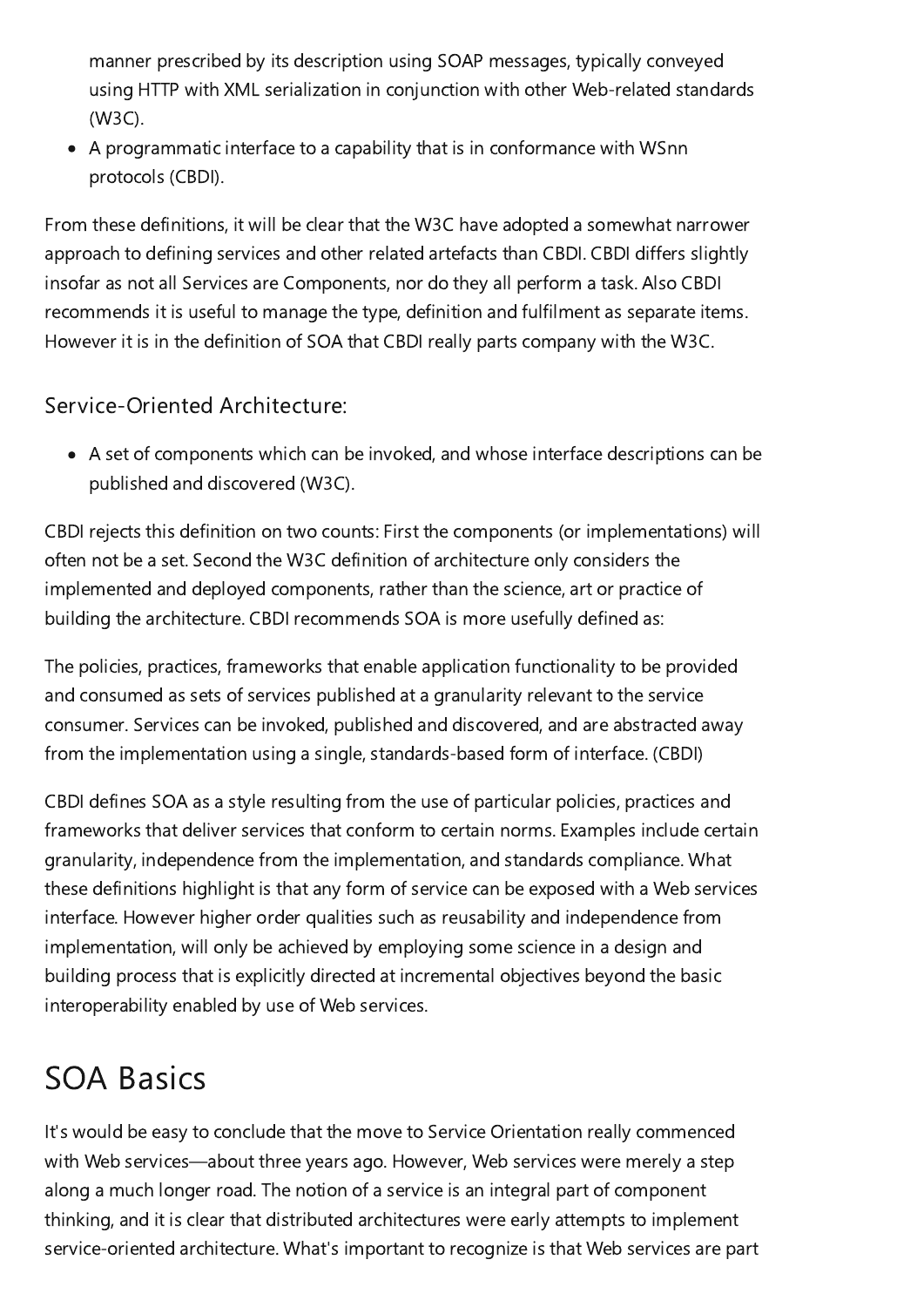of the wider picture that is SOA. The Web service is the programmatic interface to a capability that is in conformance with WSnn protocols. So Web services provide us with certain architectural characteristics and benefits—specifically platform independence, loose coupling, self description, and discovery—and they can enable a formal separation between the provider and consumer because of the formality of the interface.

Service is the important concept. Web Services are the set of protocols by which Services can be published, discovered and used in a technology neutral, standard form.

In fact Web services are not a mandatory component of a SOA, although increasingly they will become so. SOA is potentially much wider in its scope than simply defining service implementation, addressing the quality of the service from the perspective of the provider and the consumer. You can draw a parallel with CBD and component technologies. COM and UML component packaging address components from the technology perspective, but CBD, or indeed Component-Based Software Engineering (CBSE), is the discipline by which you ensure you are building components that are aligned with the business. In the same way, Web services are purely the implementation. SOA is the approach, not just the service equivalent of a UML component packaging diagram.

Many of these SOA characteristics were illustrated in a recent CBDI [report](http://www.cbdiforum.com/secure/interact/2003-07/service_based_pkd_apps.php3), which compared Web services published by two dotcom companies as alternatives to their normal browser-based access, enabling users to incorporate the functionality offered into their own applications. In one case it was immediately obvious that the Web services were meaningful business services—for example enabling the Service Consumer to retrieve prices, generate lists, or add an item to the shopping cart.

In contrast the other organization's services are quite different. It implemented a general purpose API, which simply provides Create, Read, Update, and Delete (CRUD) access to their database through Web services. While there is nothing at all wrong with this implementation, it requires that users understand the underlying model and comply with the business rules to ensure that your data integrity is protected. The WSDL tells you nothing about the business or the entities. This is an example of Web services without SOA.

SOA is not just an architecture of services seen from a technology perspective, but the policies, practices, and frameworks by which we ensure the right services are provided and consumed.

So what we need is a framework for understanding what constitutes a good service. If, as we have seen in the previous example, we have varying levels of usefulness, we need some Principles of Service Orientation that allow us to set policies, benchmarks and so on.

We can discern two obvious sets here: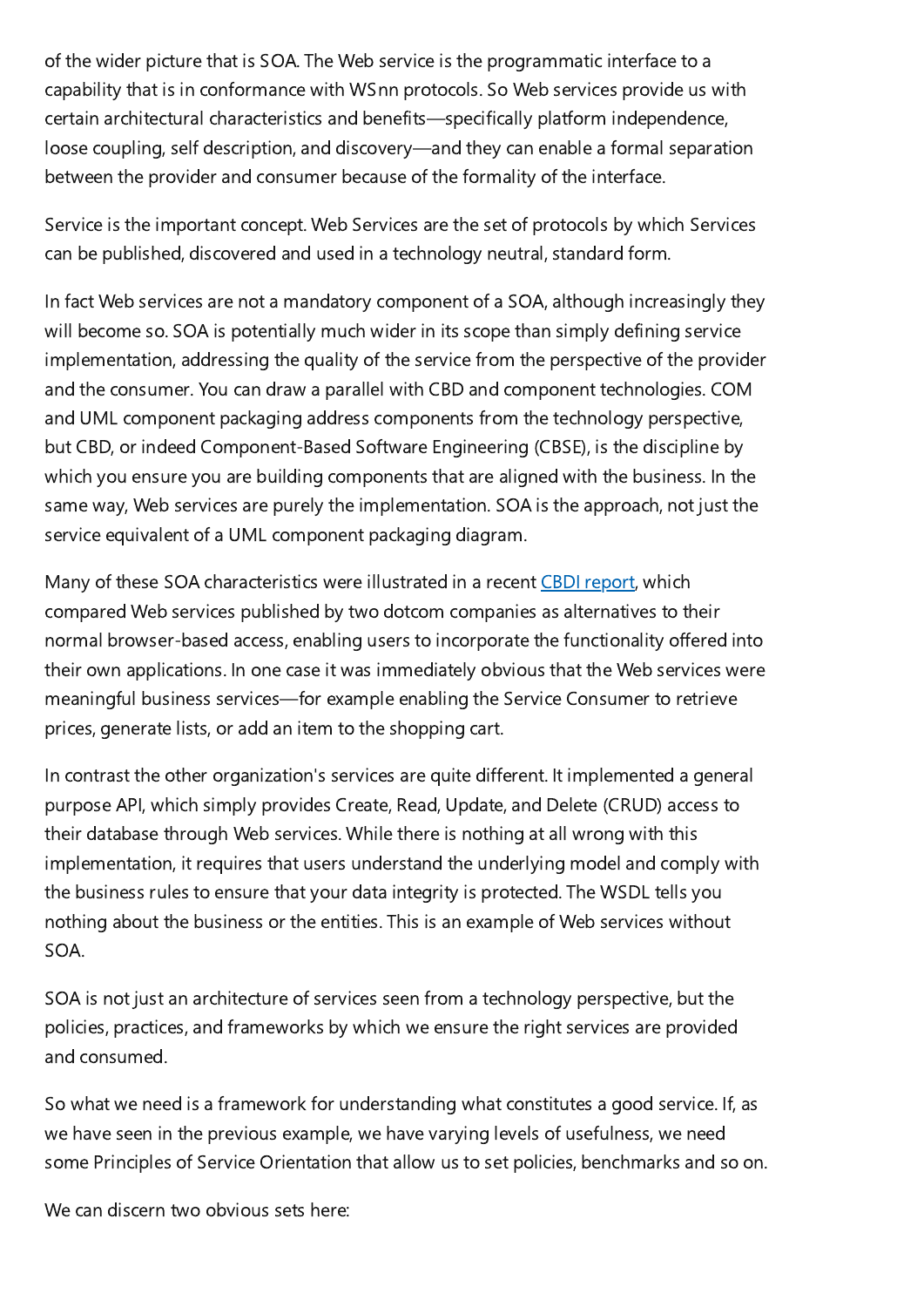- Interface related principles—Technology neutrality, standardization and consumability.
- Design principles—These are more about achieving quality services, meeting real business needs, and making services easy to use, inherently adaptable, and easy to manage.

Interestingly the second set might have been addressed to some extent by organizations that have established mature component architectures. However it's certainly our experience that most organizations have found this level of discipline hard to justify. While high quality components have been created perhaps for certain core applications where there is a clear case for widespread sharing and reuse, more generally it has been hard to incur what has been perceived as an investment cost with a short term return on investment.

However when the same principles are applied to services, there is now much greater awareness of the requirements, and frankly business and IT management have undergone a steep learning curve to better understand the cost and benefits of IT systems that are not designed for purpose. Here we have to be clear—not all services need all of these characteristics; however it is important that if a service is to be used by multiple consumers, (as is typically the case when a SOA is required), the specification needs to be generalized, the service needs to be abstracted from the implementation (as in the earlier dotcom case study), and developers of consumer applications shouldn't need to know about the underlying model and rules. The specification of obligations that client applications must meet needs to be formally defined and precise and the service must be offered at a relevant level of granularity that combines appropriate flexibility with ease of assembly into the business process.

Table 1 shows principles of good service design that are enabled by characteristics of either Web services or SOA.

| Enabled by<br>Web services | Technology<br>neutral | Endpoint platform independence.                                 |
|----------------------------|-----------------------|-----------------------------------------------------------------|
|                            | Standardized          | Standards-based protocols.                                      |
|                            | Consumable            | Enabling automated discovery and usage.                         |
| Enabled by<br>SOA          | Reusable              | Use of Service, not reuse by copying of<br>code/implementation. |
|                            | Abstracted            | Service is abstracted from the implementation.                  |
|                            | Published             | Precise, published specification functionality of service       |

#### Table 1. Web services and SOA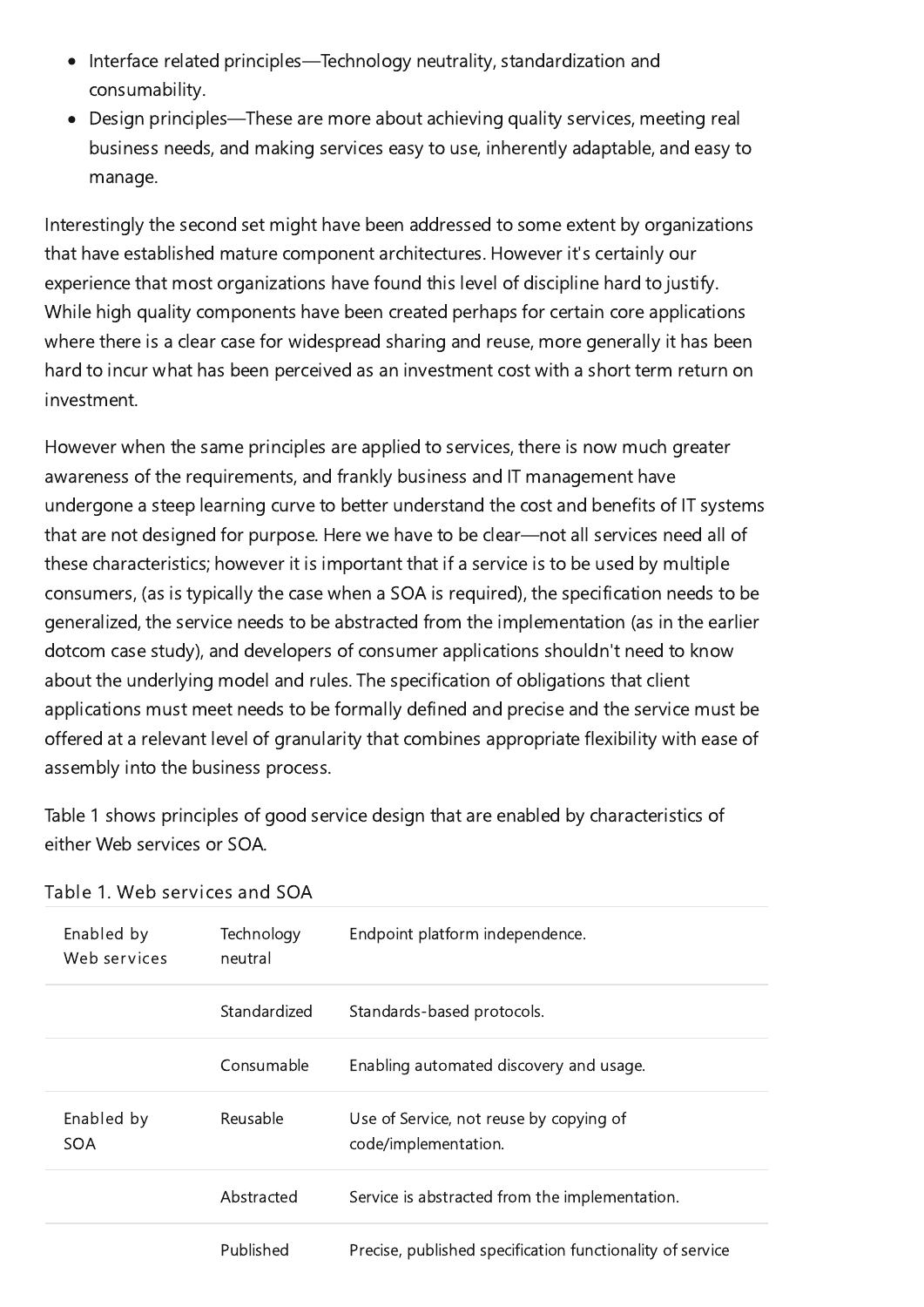interface, not implementation.

| Formal   | Formal contract between endpoints places obligations<br>on provider and consumer.           |
|----------|---------------------------------------------------------------------------------------------|
| Relevant | Functionality presented at a granularity recognized by<br>the user as a meaningful service. |

If the principles summarized in Table 1 are complied with, we get some interesting benefits:

- There is real synchronization between the business and IT implementation perspective. For many years, business people haven't really understood the IT architecture. With well designed services we can radically improve communications with the business, and indeed move beyond alignment and seriously consider convergence of business and IT processes.
- A well formed service provides us with a unit of management that relates to business usage. Enforced separation of the service provision provides us with basis for understanding the life cycle costs of a service and how it is used in the business.
- When the service is abstracted from the implementation it is possible to consider various alternative options for delivery and collaboration models. No one expects that, at any stage in the foreseeable future, core enterprise applications will be acquired purely by assembling services from multiple sources. However it is entirely realistic to assume that certain services will be acquired from external sources because it is more appropriate to acquire them. For example authentication services, a good example of third party commodity services that can deliver a superior service because of specialization, and the benefits of using a trusted external agency to improve authentication.

#### <span id="page-6-0"></span>Process Matters

As indicated earlier, CBDI advises that good SOA is all about style—policy, practice and frameworks. This makes process matters an essential consideration.

Whilst some of the benefits of services might have been achieved by some organizations using components, there are relatively few organizations that rigorously enforce the separation of provision and consumption throughout the process. This gets easier with services because of the formality of the interface protocols, but we need to recognize that this separation needs managing. For example it's all too easy to separate the build processes of the service and the consumer, but if the consumer is being developed by the same team as the service then it's all too easy to test the services in a manner that reflects understanding of the underlying implementation.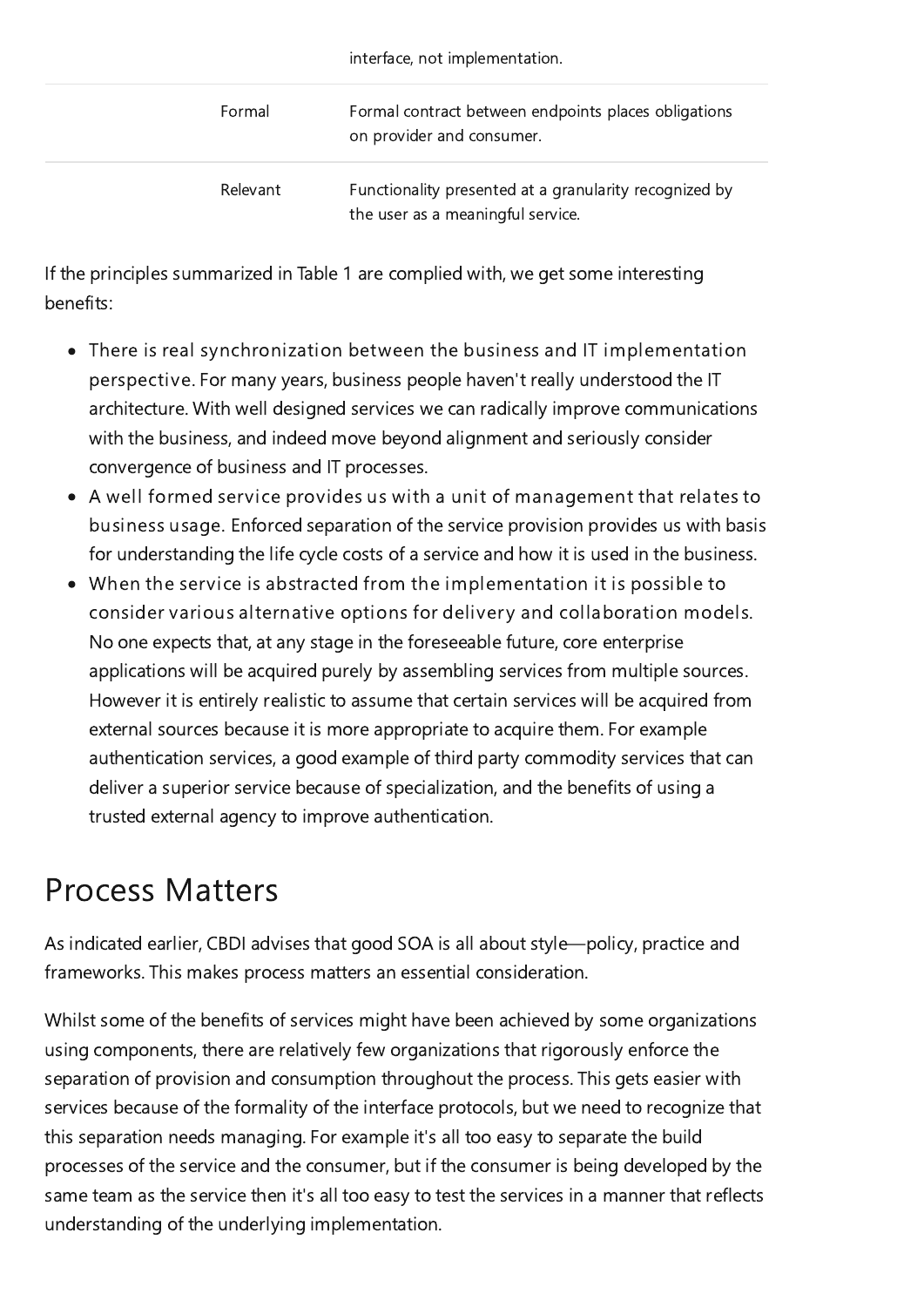With SOA it is critical to implement processes that ensure that there are at least two different and separate processes—for provider and consumer.

However, current user requirements for seamless end-to-end business processes, a key driver for using Web Services, mean that there will often be clear separation between the providing and consumer organizations, and potentially many to many relationships where each participant has different objectives but nevertheless all need to use the same service. Our recommendation is that development organizations behave like this, even when both the providing and consuming processes are in-house, to ensure they are properly designing services that accommodate future needs

For the consumer, the process must be organized such that only the service interface matters, and there must be no dependence upon knowledge of the service implementation. If this can be achieved, considerable benefits of flexibility accrue because the service designers cannot make any assumptions about consumer behaviours. They have to provide formal specifications and contracts within the bounds of which consumers can use the service in whatever way they see fit. Consumer developers only need to know where the service is, what it does, how they can use it. The interface is really the only thing of consequence to the consumer as this defines how the service can be interacted with.

Similarly, whilst the provider has a very different set of concerns, it needs to develop and deliver a service that can be used by the Service Consumer in a completely separate process. The focus of attention for the provider is therefore again the interface—the description and the contract.

Another way of looking at this is to think about the nature of the collaboration between provider and consumer. At first sight you may think that there is a clear divide between implementation and provisioning, owned by the provider, and consumption, owned by the consumer. However if we look at these top level processes from the perspective of collaborations, then we see a very different picture.

What we have is a significant number of process areas where (depending on the nature of the service) there is deep collaboration between provider and consumer. Potentially we have a major reengineering of the software delivery process. Although we have two primary parties to the service-based process, we conclude there are three major process areas which we need to manage. Of course these decompose, but it seems to us that the following are the primary top level processes.

- The process of delivering the service implementation.
	- 'Traditional' Development
	- o Programming
	- Web Services automated by tools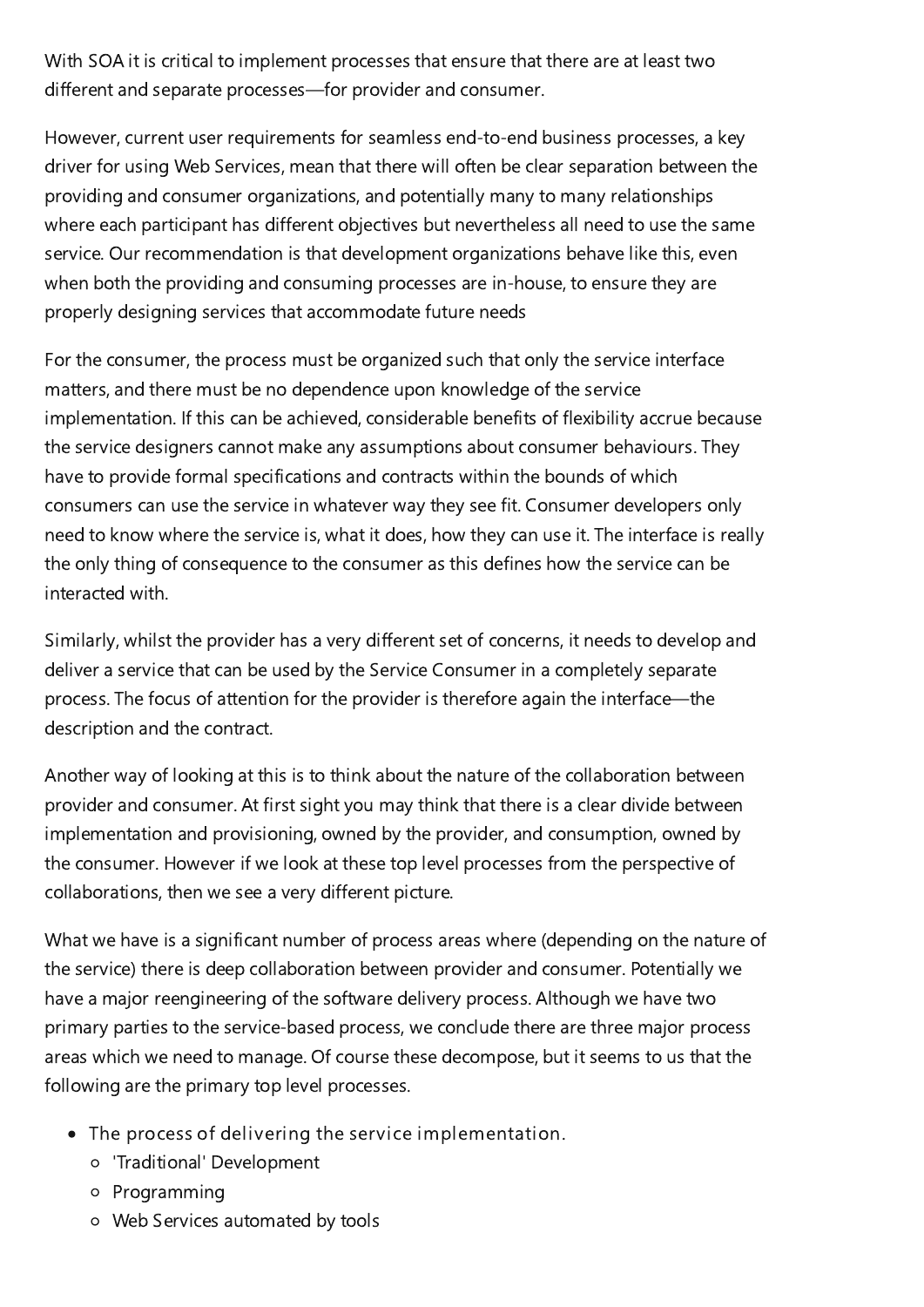- The provisioning of the service—the life cycle of the service as a reusable artefact.
	- Commercial Orientation
	- Internal and External View
	- o Service Level Management
- The consumption process.
	- Business Process Driven
	- Service Consumer could be internal or external
	- o Solution assembly from Services, not code
	- o Increasingly graphical, declarative development approach
	- Could be undertaken by business analyst or knowledge worker

The advantage of taking this view is that the collaborative aspects of the process are primarily contained in the provisioning process area. And the provisioning area is incredibly important because the nature of the agreement has a major influence on the process requirements. There are perhaps two major patterns for designing consumer/provider collaborations:

- Negotiated—Consumer and Provider jointly agree service When new services are developed though, there is an opportunity for both provider and consumer to agree what and how the services should work. In industries where there are many participants all dealing with each other, and where services are common to many providers, it is essential that the industry considers standardizing those services. Examples include:
	- Early adopters
	- New Services
	- Close partners
	- o Industry initiative—forming standards
	- o Internal use
- Instantiated—This is it. Take it or leave it One party in the collaborative scenario  $\bullet$ might simply dictate the services that must be used. Sometimes the service will already exist. You just choose to use it, or not. Examples include:
	- Dominant partner
	- Provider led—Use this service or we can't do business
	- Consumer led—Provide this service or we can't do business
	- Industry initiative—standards compliance
	- Existing system/interface

### <span id="page-8-0"></span>Architectures

This process view that we have examined at is a prerequisite to thinking about the type of architecture required and the horizons of interest, responsibility and integrity. For SOA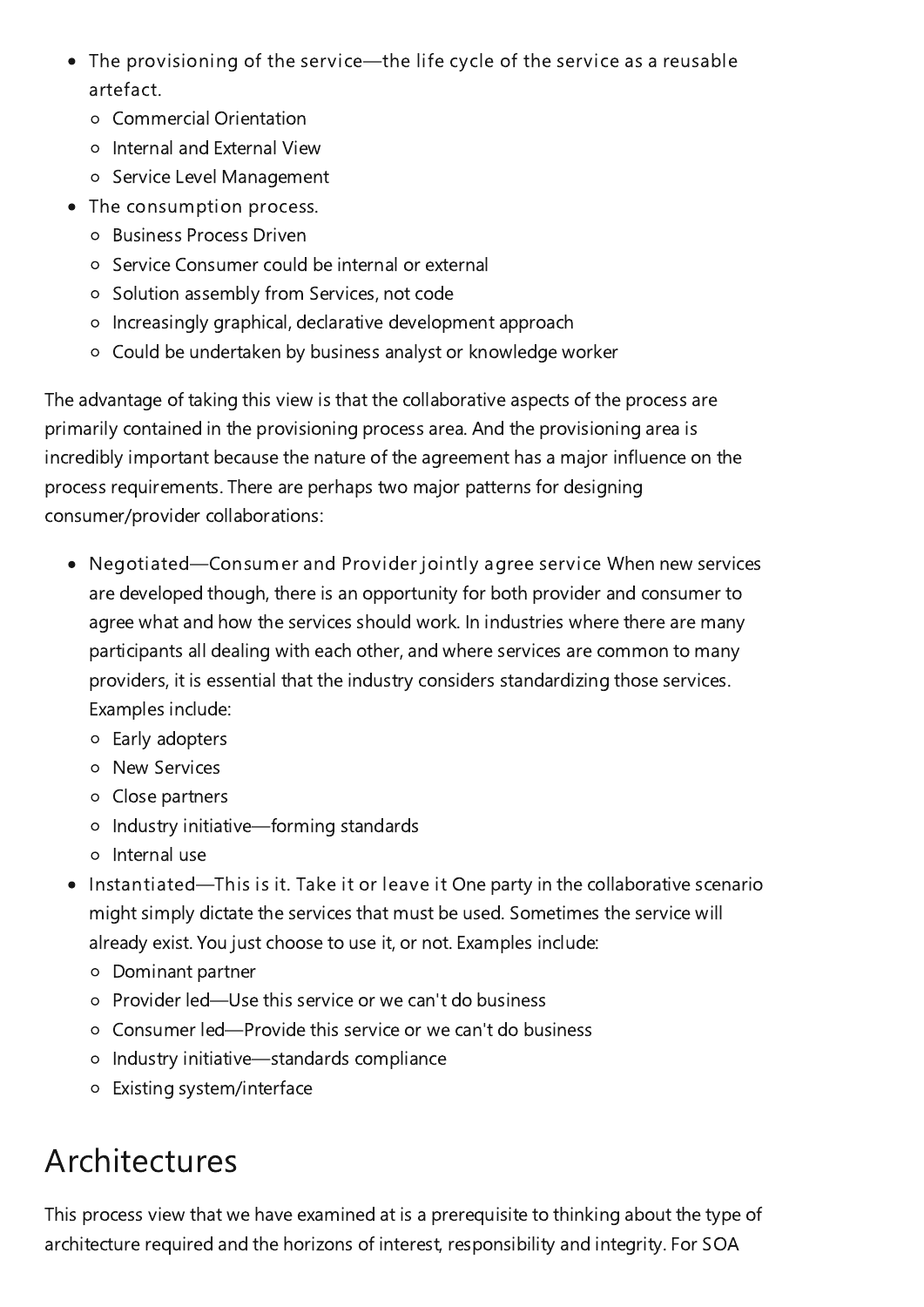there are three important architectural perspectives as shown in Figure 1.

- The Application Architecture. This is the business facing solution which consumes services from one or more providers and integrates them into the business processes.
- The Service Architecture. This provides a bridge between the implementations and the consuming applications, creating a logical view of sets of services which are available for use, invoked by a common interface and management architecture.
- The Component Architecture. This describes the various environments  $\bullet$ supporting the implemented applications, the business objects and their implementations.





These architectures can be viewed from either the consumer or provider perspective. Key to the architecture is that the consumer of a service should not be interested in the implementation detail of the service—just the service provided. The implementation architecture could vary from provider to provider yet still deliver the same service. Similarly the provider should not be interested in the application that the service is consumed in. New unforeseen applications will reuse the same set of services.

The consumer is focused on their application architecture, the services used, but not the detail of the component architecture. They are interested at some level of detail in the general business objects that are of mutual interest, for example provider and consumer need to share a view of what an order is. But the consumer does not need to know how the order component and database are implemented.

Similarly, the provider is focused on the component architecture, the service architecture, but not on the application architecture Again, they both need to understand certain information about the basic applications, for example to be able to set any sequencing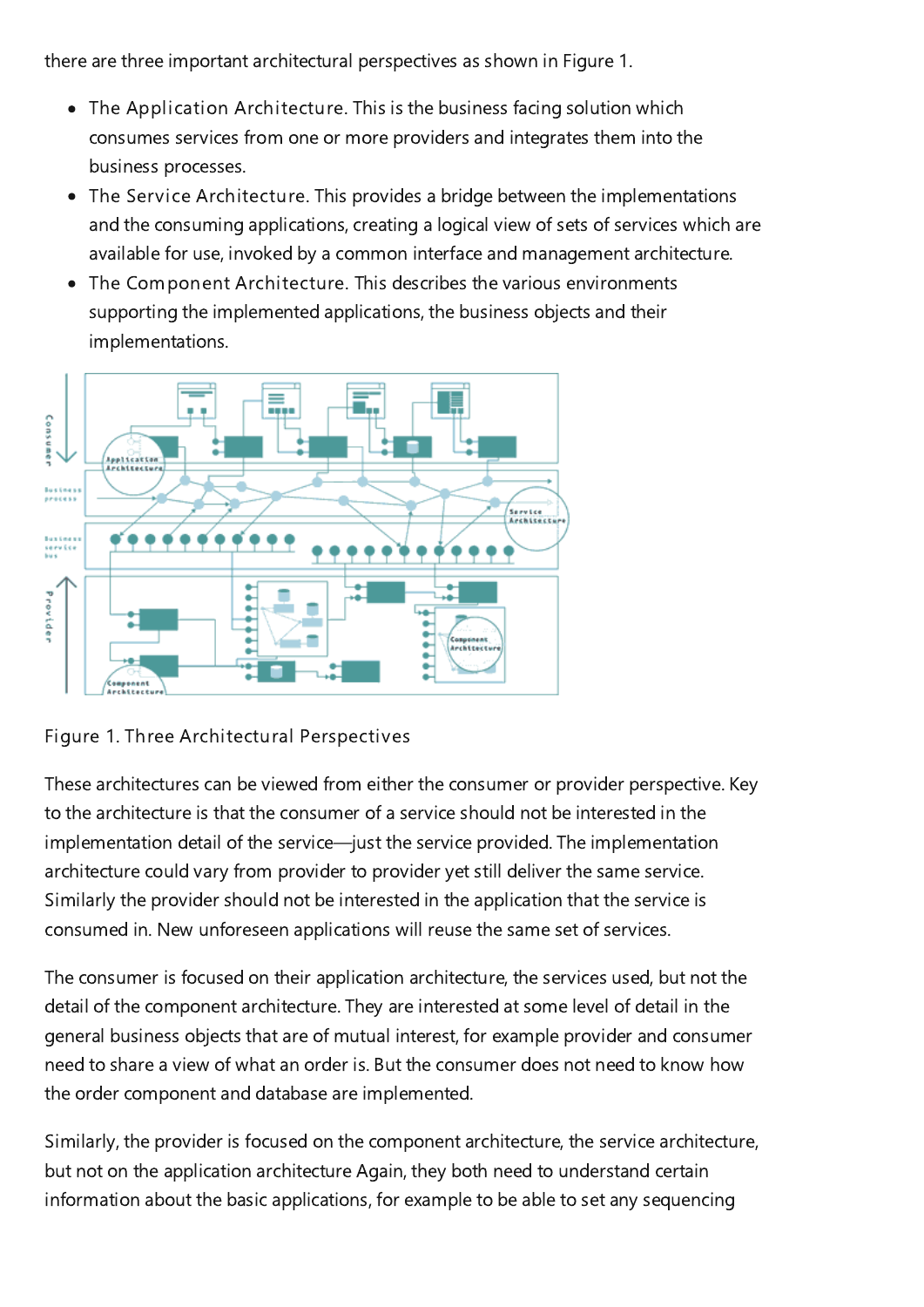rules and pre and post conditions. But the provider is not interested in every detail of the consuming application.

### <span id="page-10-0"></span>The Service Architecture

At the core of the SOA is the need to be able to manage services as first order deliverables. It is the service that we have constantly emphasized that is the key to communication between the provider and consumer. So we need a Service Architecture that ensures that services don't get reduced to the status of interfaces, rather they have an identity of their own, and can be managed individually and in sets.

CBDI developed the concept of the Business Service Bus (BSB) precisely to meet this need. The BSB is a logical view of the available and used services for a particular business domain, such as Human Resources or Logistics. It helps us answer questions such as:

- What service do I need?
- What services are available to me?
- What services will operate together? (common semantics, business rules)
- What substitute services are available?
- What are the dependencies between services and versions of services?

Rather than leaving developers to discover individual services and put them into context, the Business Service Bus is instead their starting point that guides them to a coherent set that has been assembled for their domain.

The purpose of the BSB is so that common specifications, policies, etc can be made at the bus level, rather than for each individual service. For example, services on a bus should all follow the same semantic standards, adhere to the same security policy, and all point to the same global model of the domain. It also facilitates the implementation of a number of common, lower-level business infrastructure services that can be aggregated into other higher level business services on the same bus (for example, they could all use the same product code validation service). Each business domain develops a vocabulary and a business model of both process and object.

A key question for the Service Architecture is 'What is the scope of the service that is published to the Business Service Bus?' A simplistic answer is 'At a business level of abstraction'. However this answer is open to interpretation—better to have some heuristics that ensure that the service is the lowest common denominator that meets the criteria of business, and is consumer oriented, agreed, and meaningful to the business. The key point here is that there is a process of aggregation and collaboration that should probably happen separately from the implementing component as illustrated in Figure 2. By making it separate, there is a level of flexibility that allows the exposed service(s) to be adjusted without modifying the underlying components. In principle, the level of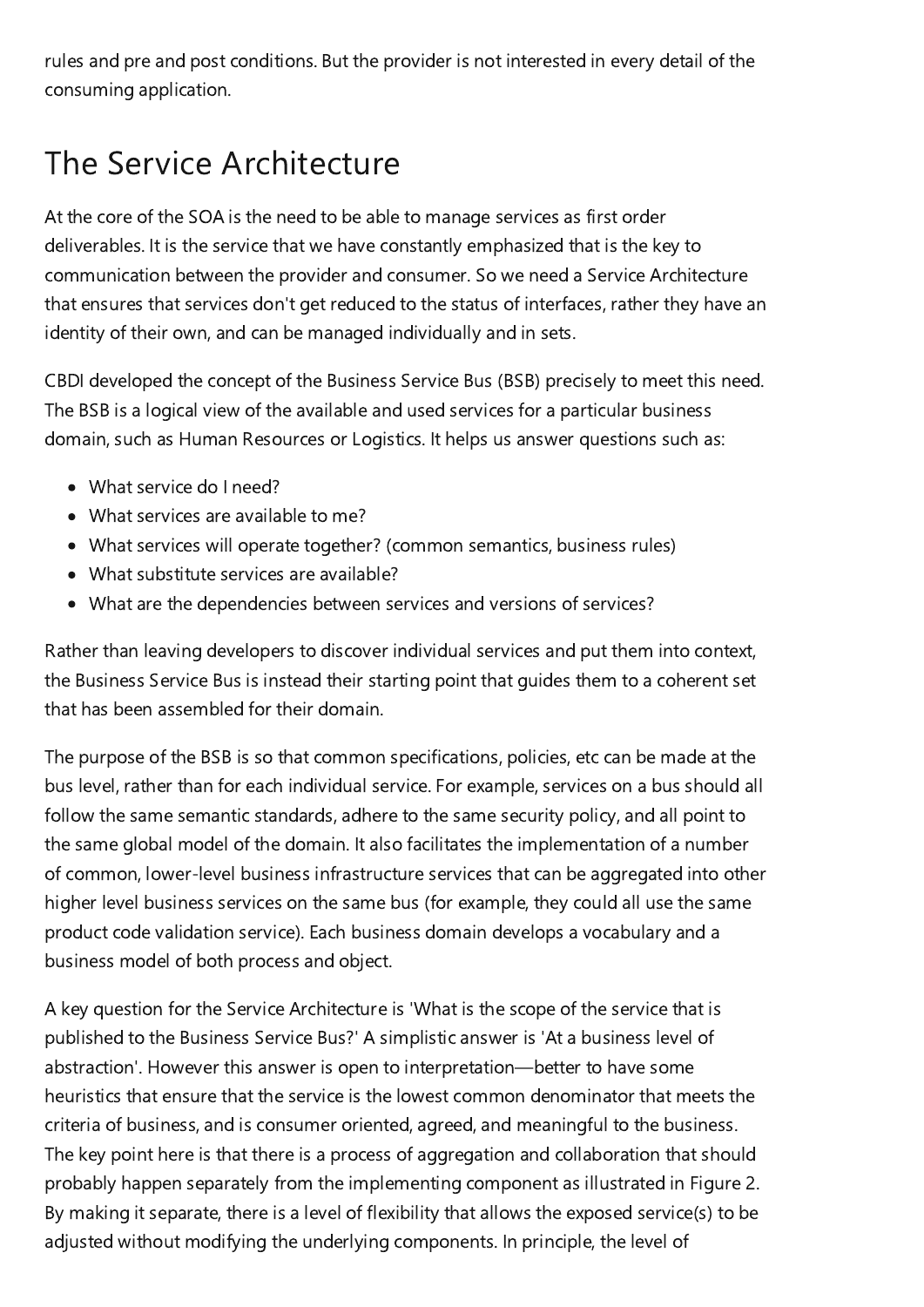abstraction will be developed such that services are at a level that is relevant and appropriate to the consumer. The level might be one or all of the following:

- Business Services  $\bullet$
- Service Consumer Oriented  $\bullet$
- Agreed by both Provider and Consumer  $\bullet$
- Combine low-level implementation-based services into something meaningful to business
- Coarser Grained  $\bullet$
- Suitable for External Use  $\bullet$
- Conforms to pre-existing connection design  $\bullet$



Figure 2. Levels of Abstraction

### <span id="page-11-0"></span>The SOA Platform

The key to separation is to define a virtual platform that is equally relevant to a number of real platforms. The objective of the virtual platform is to enable the separation of services from the implementation to be as complete as possible and allow components built on various implementation platforms to offer services which have no implementation dependency.

The virtual SOA platform comprises a blueprint which covers the development and implementation platforms. The blueprint provides guidance on the development and implementation of applications to ensure that the published services conform to the same set of structural principles that are relevant to the management and consumer view of the services.

When a number of different applications can all share the same structure, and where the relationships between the parts of the structure are the same, then we have what might be called a common architectural style. The style may be implemented in various ways; it might be a common technical environment, a set of policies, frameworks or practices. Example platform components of a virtual platform include: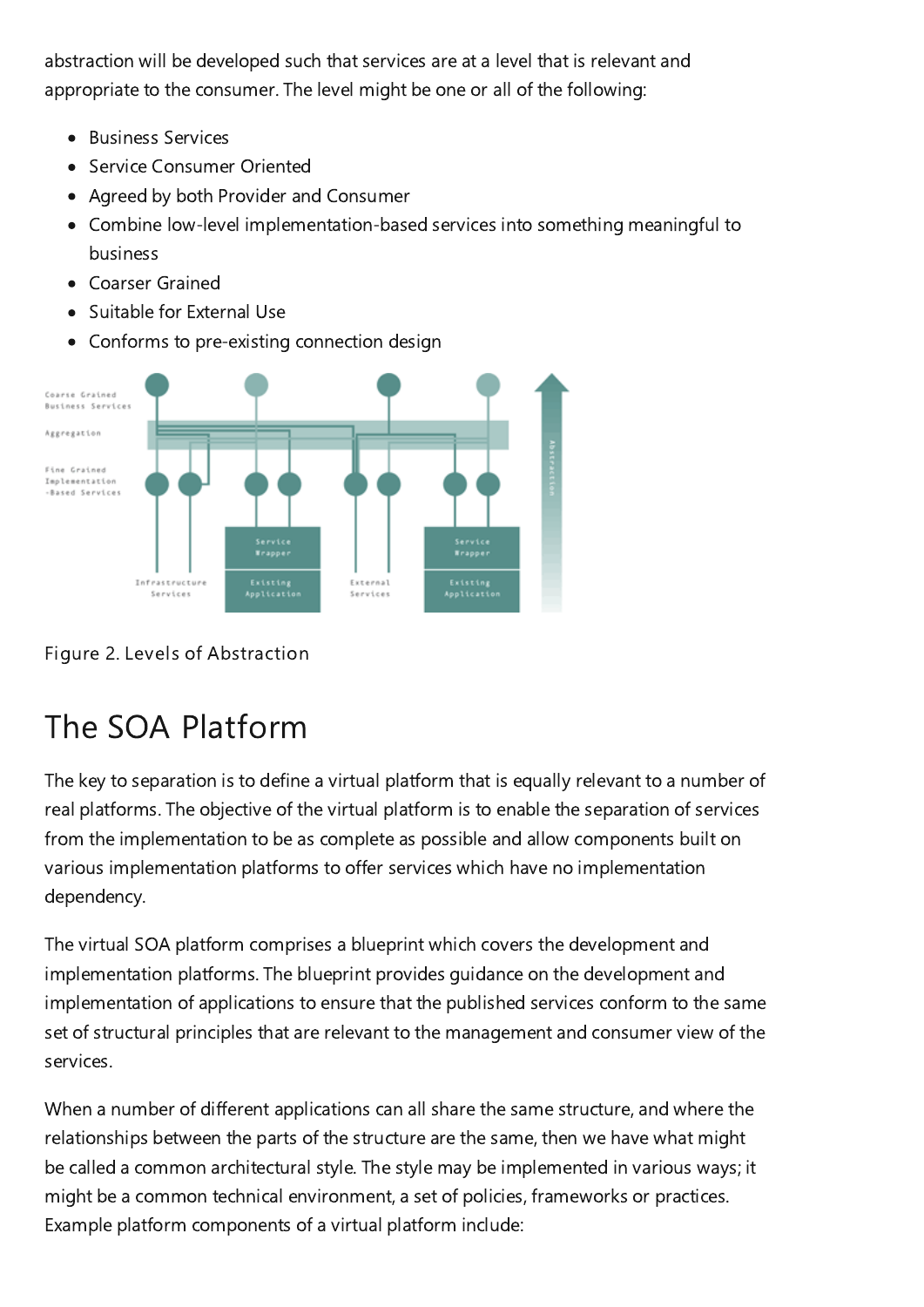- Host environment  $\bullet$
- Consumer environment  $\bullet$
- Middleware  $\bullet$
- Integration and assembly environment  $\bullet$
- Development environment  $\bullet$
- Asset management
- Publishing & Discovery  $\bullet$
- Service level management  $\bullet$
- Security infrastructure  $\bullet$
- Monitoring & measurement  $\bullet$
- Diagnostics & failure  $\bullet$
- Consumer/Subscriber management
- Web service protocols
- Identity management
- Certification
- Deployment & Versioning

# <span id="page-12-0"></span>The Enterprise SOA

The optimum implementation architecture for SOA is a component-based architecture. Many will be familiar with the concepts of process and entity component, and will understand the inherent stability and flexibility of this component architecture, which provide a one to one mapping between business entities and component implementations. Enterprise SOA (ESOA) brings the two main threads—Web services and CBD (or CBSE)—together. The result is an enterprise SOA that applies to both Web services made available externally and also to core business component services built or specified for internal use. It is beyond the scope of this article to explore ESOA in more depth. For more on this topic there is a five part CBDI [Report](http://www.cbdiforum.com/secure/interact/2003-03/foundation.php3) Series on Enterprise SOA.

# <span id="page-12-1"></span>Summary

The goal for a SOA is a world wide mesh of collaborating services, which are published and available for invocation on the Service Bus. Adopting SOA is essential to deliver the business agility and IT flexibility promised by Web Services. These benefits are delivered not by just viewing service architecture from a technology perspective and the adoption of Web Service protocols, but require the creation of a Service Oriented Environment that is based on the following key principals we have articulated in this article;

• Service is the important concept. Web Services are the set of protocols by which Services can be published, discovered and used in a technology neutral, standard form.